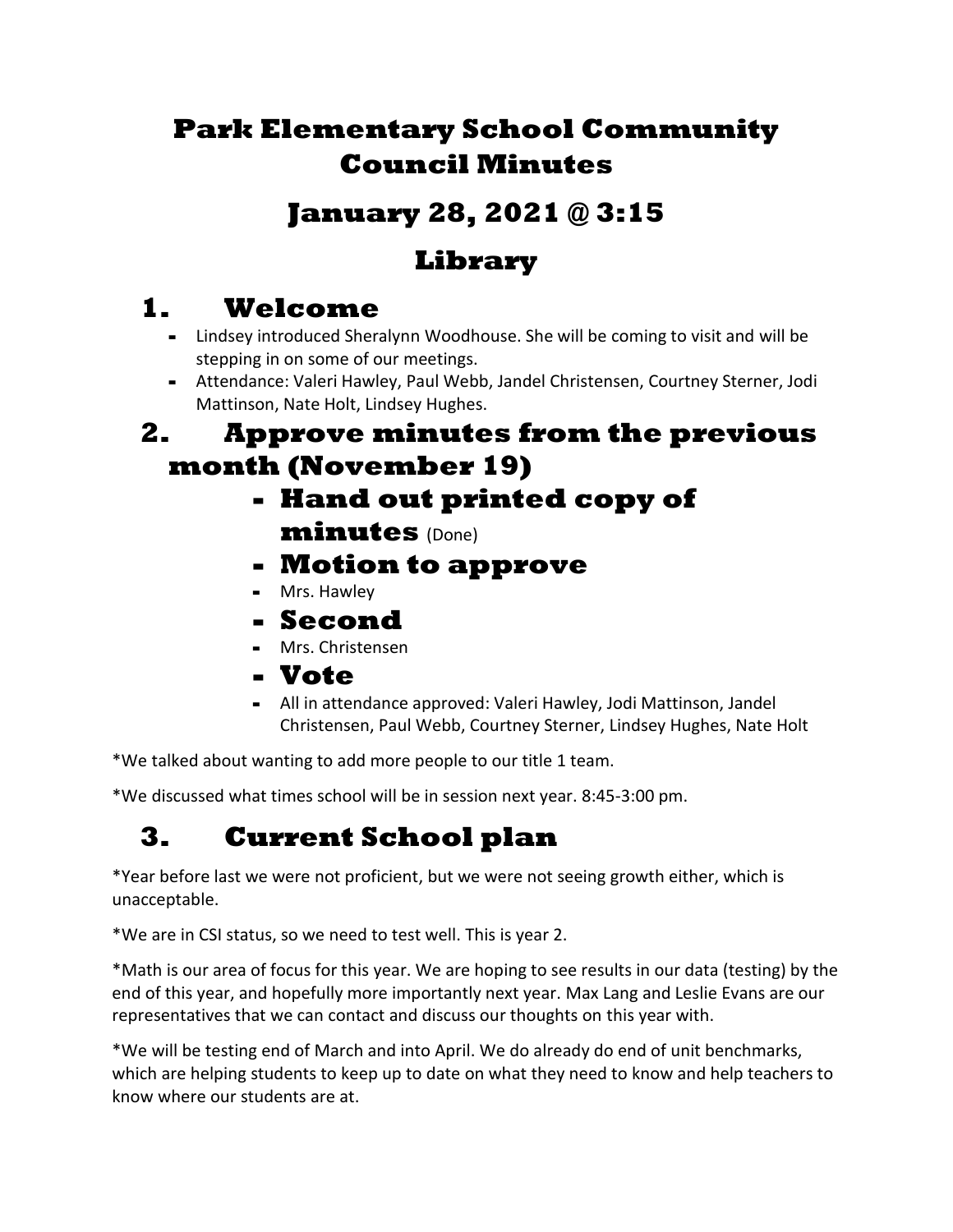\*This year we are focusing on rigor. We want our kids to feel prepared to take any tests at the end of the year.

\* Literacy: Trustlands funds and what we can do with them regarding literacy  $\rightarrow$  we are going to continue thinking on this issue.

## **4. Next year's school plan**

-Keep #1 from previous plan.

-Lindsey: Can we continue to hire technicians? – All: Yes.

-Extracurricular→ with COVID this is too hard, there is no available way to make this happen at this moment. Fundraisers have been hard this year, but we want them next year. We are hoping to have a PTO next year.

-Our measure of success is Acadience.

- We want to follow a similar plan next year as we did this year. We will make a new one, following the same ideas.

-Math: k-3, 4-5. RISE is how we have measured and will continue to next year. We will continue with the same plan as this year because the scores are showing that we are improving.

- Are the students who are remote being tied to our teachers here at Park (regarding test scores)? This will affect our scores at the end of the year.

#### Did not get to:

### **5. Parent/ family involvement 6. Goals for next year 7. Discuss budget use**

-**Homework**- go look at other school websites and check out their SCC webpages and see what we are doing well and what we can improve on. More specifically look at their Trustlands Funds.

## **8. Motion to adjourn**

- **-** Jandel Christensen
- **- Second**
- **-** Nate Holt
- **-** Unanimous acceptance

## **Next Meeting: February 23 @ 3:15 in Library**